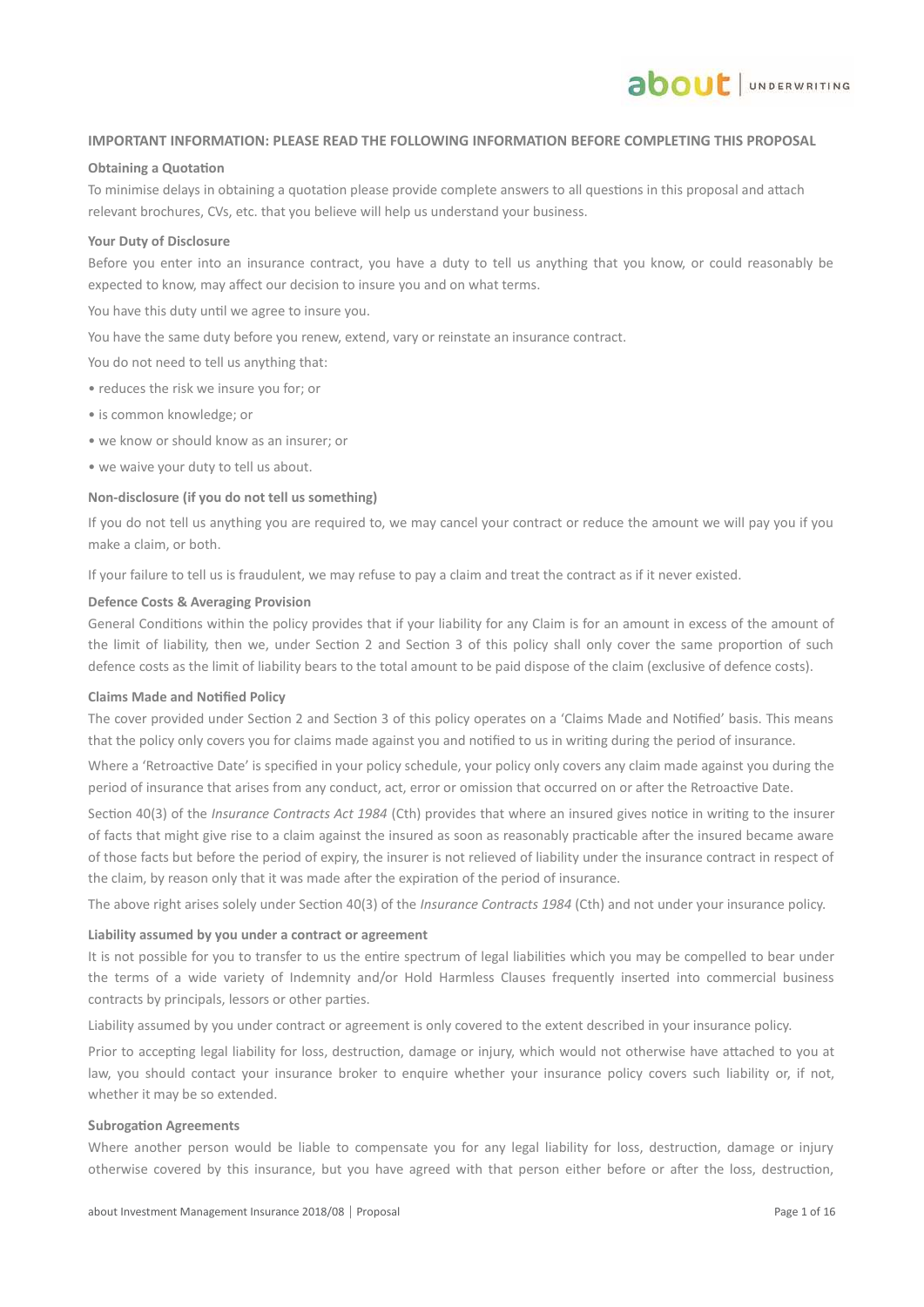damage or injury occurred that you would not seek to recover any monies from that person, we will not cover you under this insurance for such legal liability for loss, destruction, damage or injury.

about JUNDERWRITING

### **Privacy**

About Underwriting value the privacy of your personal information and we will ensure the handling of your personal information is dealt with in accordance with the *Privacy Act 1988* (Cth) (the Act) and the relevant Australian Privacy Principals. Our full privacy policy can be accessed at **aboutunderwriting.com.au** 

When we provide insurance products and/or services, we ask you for the personal information we need to assess applications for insurance policies, to administer and manage insurance policies and to investigate and handle claims. This can include a broad range of information ranging from your name, date of birth, address and contact details to other information about your personal affairs including your profession, financial affairs including financial statements, any criminal convictions or claims.

We may need to disclose personal information that you provide us to contractors, coinsureds, insurers and underwriters (who may be located overseas), lawyers, claims adjusters and others engaged by About Underwriting to enable them to administer policies or handle claims. Regardless of the information shared, we will take all reasonable steps to ensure that the above parties protect your information in the same way that we do.

Our Privacy Policy shown in the above link contains information about how you can access the information we hold about you, ask us to correct it, or make a privacy related complaint. You can obtain a copy from our Privacy Officer by emailing to [privacy@aboutunderwriting.com.au](mailto:privacy@aboutunderwriting.com.au)

#### **Consent**

By visiting any of our websites, online quotation systems, applying for, renewing or using any of our products or services you agree to your information being collected, held, used and disclosed as set out in our Privacy Policy.

### **Complaints or Disputes**

If you wish to make a complaint about our products or services, or a Privacy breach, you can contact us at [complaints@aboutunderwriting.com.au](mailto:complaints@aboutunderwriting.com.au) or [privacy@aboutunderwriting.com.au](mailto:privacy@aboutunderwriting.com.au) Please refer to our complaints & disputes process detailed at [aboutunderwriting.com.au](http://www.aboutunderwriting.com.au/)

If this does not resolve the matter or you are not satisfied with the way a complaint has been dealt with, you should contact:

Lloyd's Underwriters' General Representative in Australia Level 9, 1 O'Connell St Sydney NSW 2000 Telephone Number: (02) 8298 0783 Email: [idraustralia@lloyds.com](mailto:idraustralia@lloyds.com)

who will refer your dispute to the Complaints team at Lloyd's.

Complaints that cannot be resolved may be escalated to an independent dispute resolution body; Financial Ombudsman Services Limited (FOS). This external dispute resolution body has the ability to make decisions of which About Underwriting are obliged to comply.

Contact details are:

**Financial Ombudsman Services Limited Phone: 1800 367 287 Email:** [info@fos.org.au](mailto:info@fos.org.au) **Internet:** [http://www.fos.org.au](http://www.fos.org.au/) **GPO Box 3, Melbourne, VIC 3001**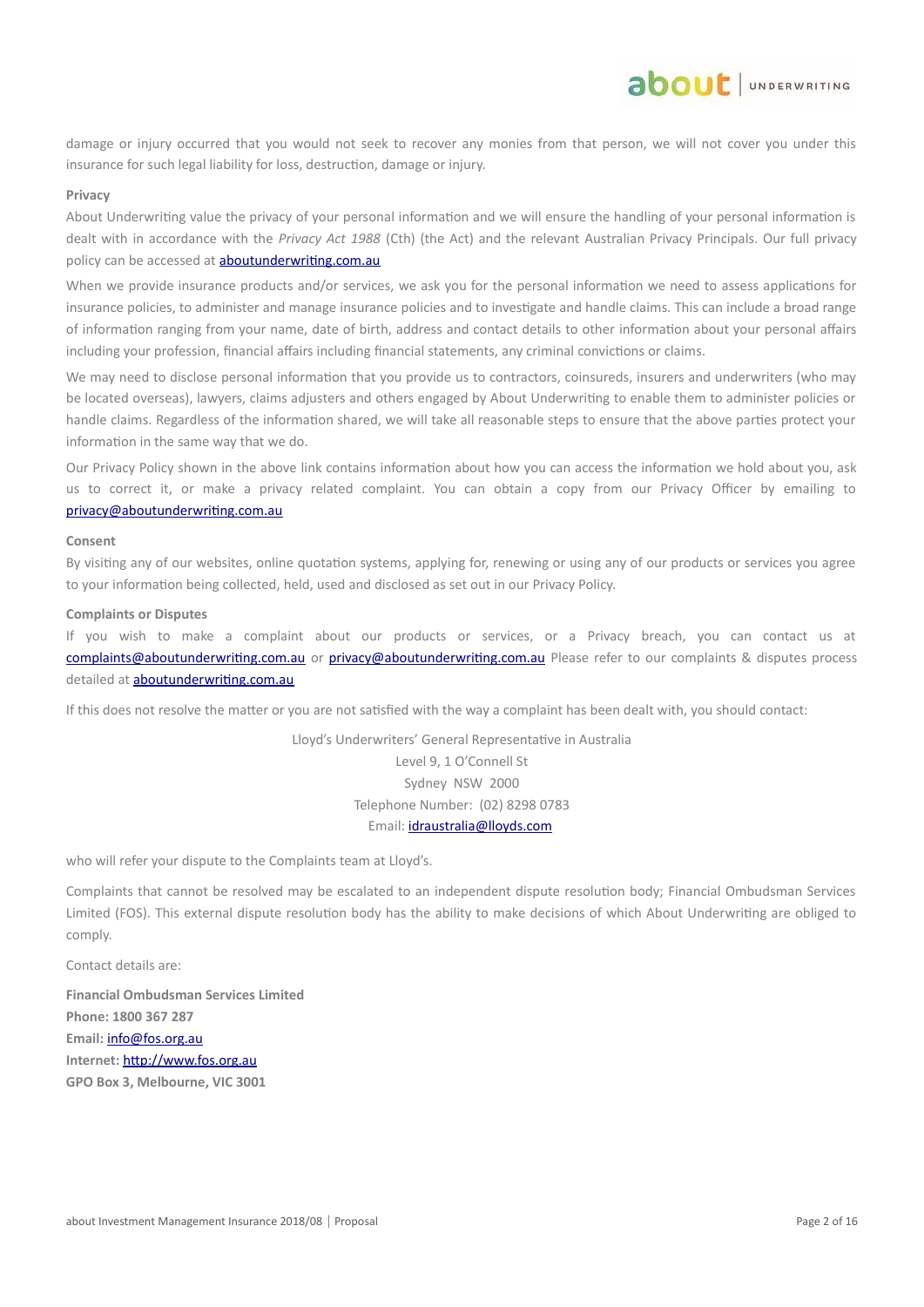

### **Investment Management Insurance Proposal**

This Proposal is for Professional Indemnity; specific to Investment Managers.

"You/your" in this Proposal means the "Named Insured".

Please enclose with this proposal form:

- a. Latest audited annual reports and interim reports of the investment manager and funds;
- b. Latest prospectus or offering memorandum to investors of each of the funds;
- c. Copy of the licences issued by the appropriate regulators;
- d. Portfolio performance information for the past five years;
- e. Copy of standard client contract(s);
- f. Resumes of the investment managers and Directors in the Investment Manager;
- g. Copy of any brochures or marketing information;
- h. Organisational Chart;
- i. Copy of ICAAP.

### **About you**

1. Named insured(s):

2. Trading name(s):

| 3. ABN:                        | Are you registered for GST? |  |
|--------------------------------|-----------------------------|--|
|                                | $Yes$ No                    |  |
| 4. Web address(es):            |                             |  |
|                                |                             |  |
| 5. Principal business address: |                             |  |
|                                |                             |  |
| 6. Other business locations:   |                             |  |
|                                |                             |  |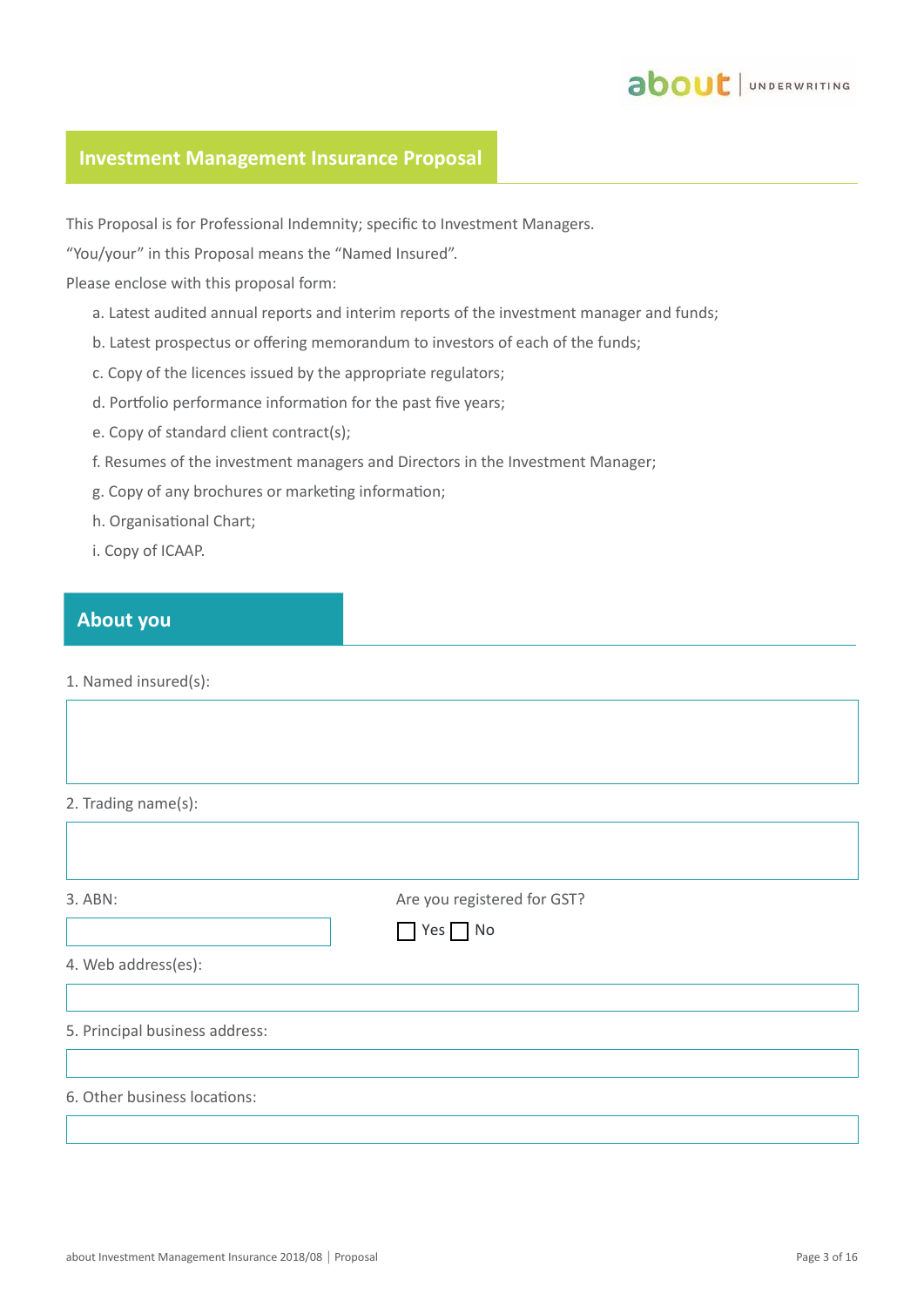

## **About the business**

7. Please provide a detailed description of the activities of the Named Insured:

| Please attach any relevant brochures or other documentation.        |     |     |
|---------------------------------------------------------------------|-----|-----|
| 8. Business commencement date:                                      |     |     |
| 9. How many offices does the Investment Manager operate?:           |     |     |
| 10. Are any of the Investment Manager's offices located in the USA? | Yes | No. |
| If Yes, please state the number and their location(s):              |     |     |
|                                                                     |     |     |
|                                                                     |     |     |
|                                                                     |     |     |
|                                                                     |     |     |

| 11. | a) Employees                 | <b>Number of Staff</b> |
|-----|------------------------------|------------------------|
|     | Portfolio Manager            |                        |
|     | <b>Compliance Department</b> |                        |
|     | Internal Audit Department    |                        |
|     | Legal Department             |                        |
|     | <b>HR Department</b>         |                        |
|     | <b>Research Department</b>   |                        |
|     | Marketing/Sales Department   |                        |
|     | Other (Specify)              |                        |
|     | <b>Total</b>                 |                        |



13. Professional Fee income:

Past financial year: Current financial year: Next financial year:

 $\frac{1}{3}$   $\frac{1}{3}$   $\frac{1}{3}$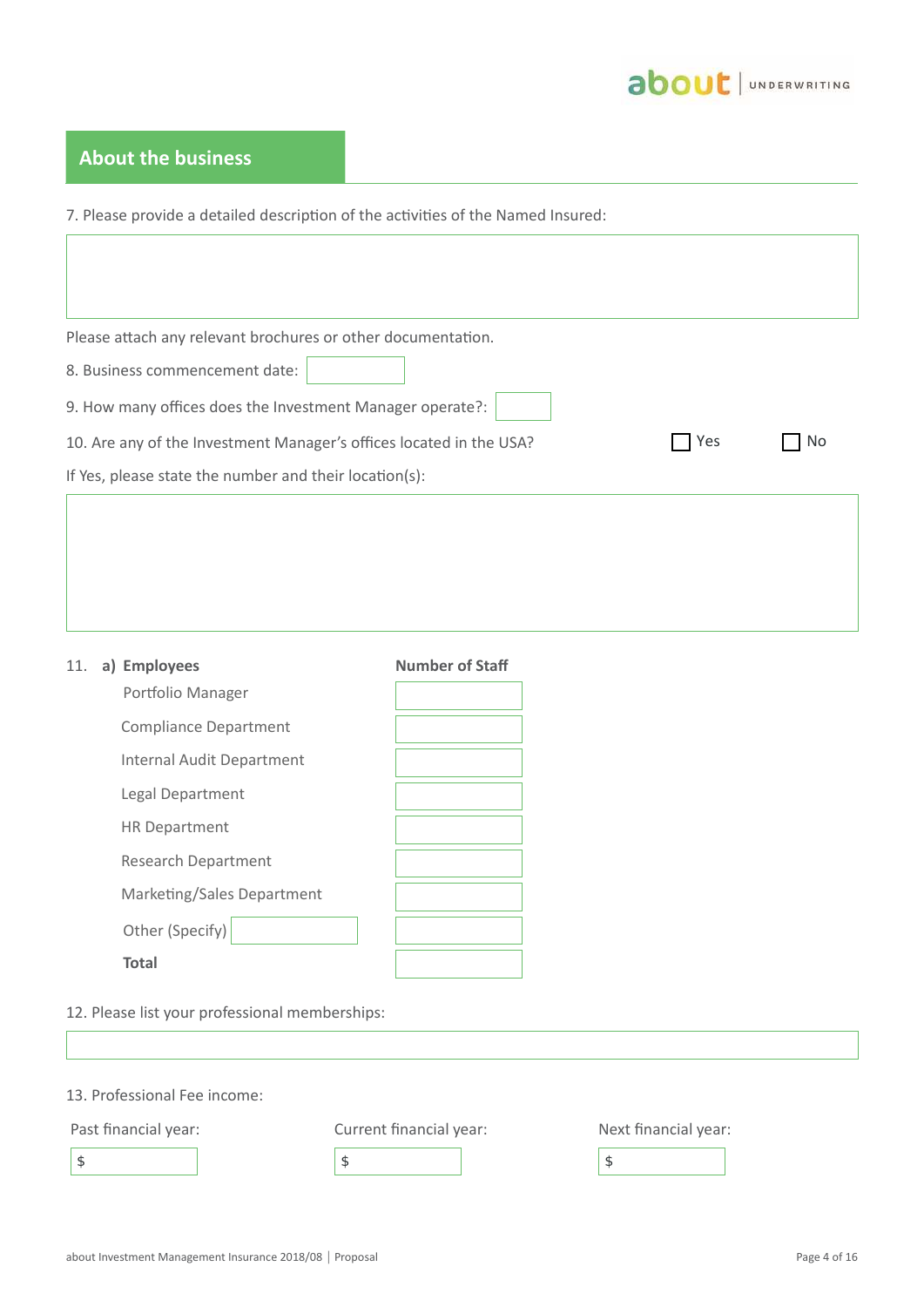

| 14. Do you expect these percentages to change in the next financial year?                                                                                                                         |      |     |         | Yes   | No                 |
|---------------------------------------------------------------------------------------------------------------------------------------------------------------------------------------------------|------|-----|---------|-------|--------------------|
| If Yes, please provide details:                                                                                                                                                                   |      |     |         |       |                    |
|                                                                                                                                                                                                   |      |     |         |       |                    |
| 15. Please provide a percentage split of the states in which you generate your fee income:                                                                                                        |      |     |         |       |                    |
| ACT:                                                                                                                                                                                              | NSW: | NT: | QLD:    |       | SA:                |
| TAS:                                                                                                                                                                                              | VIC: | WA: | $O/S$ : |       | <b>Total: 100%</b> |
| 16. Have you been licensed and registered in all states and territories in which you conduct your business since<br>the business commencement date? If No, please provide additional information: |      |     |         | Yes   | No                 |
|                                                                                                                                                                                                   |      |     |         |       |                    |
| 17. Do you conduct business overseas? If Yes, please provide details:                                                                                                                             |      |     |         | Yes   | No                 |
|                                                                                                                                                                                                   |      |     |         |       |                    |
| 18. Is the Investment Manager listed on any local or overseas stock exchange?<br>If Yes, please provide details:                                                                                  |      |     |         | T Yes | No                 |
|                                                                                                                                                                                                   |      |     |         |       |                    |
| 19. Is the Investment Manager traded in any other way?<br>If Yes, please provide details:                                                                                                         |      |     |         | Yes   | No                 |
|                                                                                                                                                                                                   |      |     |         |       |                    |
| 20. Are there any shareholders who own 10% or more of the issued shares?<br>If Yes, please provide details:                                                                                       |      |     |         | Yes   | No                 |
|                                                                                                                                                                                                   |      |     |         |       |                    |
| 21. Has the name of your business ever changed or have you ever operated your business under a different<br>corporate entity? If Yes, please provide additional information:                      |      |     |         | Yes   | No                 |
|                                                                                                                                                                                                   |      |     |         |       |                    |
| 22. Has your business amalgamated, merged or acquired any other business or practice? Pes                                                                                                         |      |     |         |       | No                 |
| If Yes, please provide additional information:                                                                                                                                                    |      |     |         |       |                    |
|                                                                                                                                                                                                   |      |     |         |       |                    |
| 23. Is any Principal/Partner/Director associated or connected with any other business?   Yes<br>If Yes, please provide details:                                                                   |      |     |         |       | No                 |
|                                                                                                                                                                                                   |      |     |         |       |                    |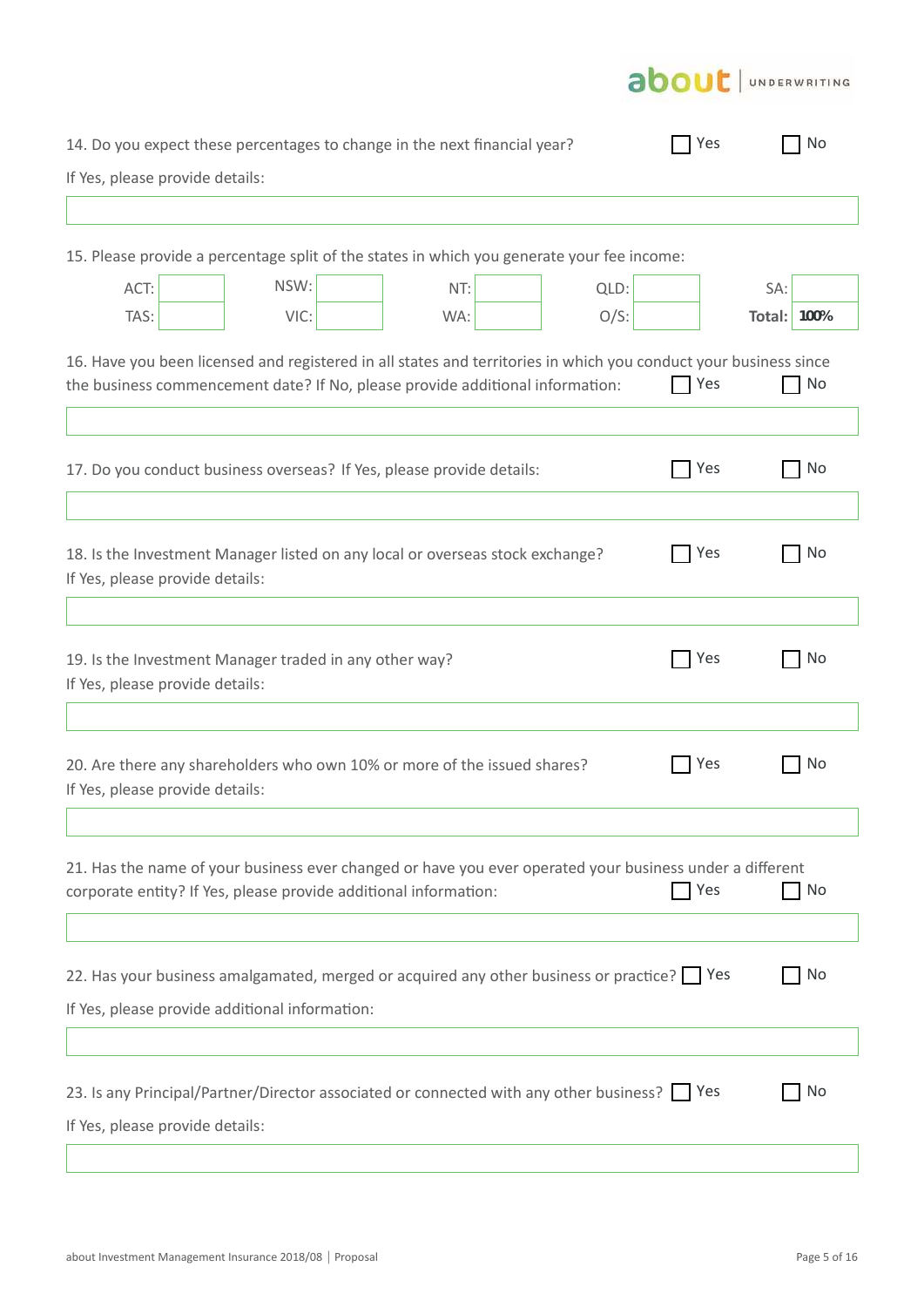

24. Do you recommend investment areas other than commonly trade securities?

No No

| If Yes, please describe the specialty area, state its percentage of total investment assets, objectives of investment, |  |  |  |
|------------------------------------------------------------------------------------------------------------------------|--|--|--|
| and geographic locations if applicable:                                                                                |  |  |  |

25. State the type and frequency of reports sent to investors (please attach a copy):

| If yes, please state the name of the custodian and the functions it performs on behalf of the Investment Manager: |       |    |
|-------------------------------------------------------------------------------------------------------------------|-------|----|
| 29. Does the Investment Manager utilise a custodian?                                                              | Yes   | No |
|                                                                                                                   |       |    |
| If yes, please describe the disclosure arrangement:                                                               |       |    |
| If yes, is it properly and adequately disclosed to the customers?                                                 | Yes   | No |
| 28. Does the Investment Manager make use of any soft dollar arrangements?                                         | l Yes | No |
| 27. Are customers' transactions managed by an in-house broker?                                                    | Yes   | No |
| 26. Are customers permitted to select their broker?                                                               | Yes   | No |
|                                                                                                                   |       |    |

| _<br>-<br>- |     |        | r. |  |
|-------------|-----|--------|----|--|
| -<br>=      |     |        |    |  |
| -           | - - | $\sim$ | -  |  |
|             |     |        |    |  |

Please complete the attached Schedule of Funds at the end of this proposal form. 30. Is cover required for any appointed agents to act in connection with the Funds? Yes Mo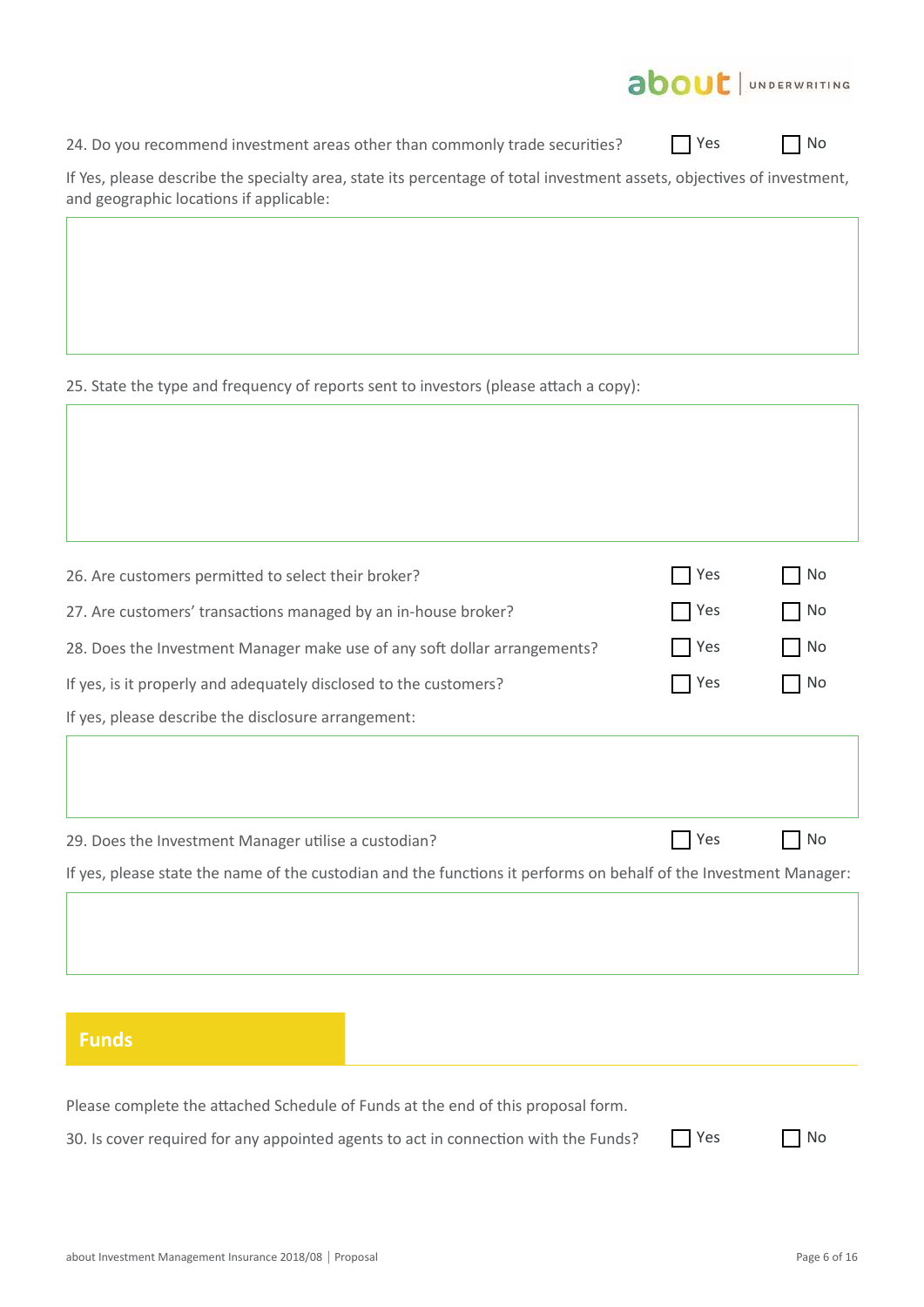

If yes, please provide details as to the agents appointed; the services provided; and whether the agents are required to maintain their own insurances in connection with the Funds:

|  | 31. Are shares of any Funds sold or investment advisory services offered to investors residing in the USA? |  |
|--|------------------------------------------------------------------------------------------------------------|--|
|--|------------------------------------------------------------------------------------------------------------|--|

| If yes, please provide details                                                                                                                    | T Yes | No        |
|---------------------------------------------------------------------------------------------------------------------------------------------------|-------|-----------|
|                                                                                                                                                   |       |           |
| 32. Have there been any changes or modification in the prospectus, investment restrictions or limitations of any<br>Fund within the past 2 years? | T Yes | No        |
| If yes, please provide details:                                                                                                                   |       |           |
|                                                                                                                                                   |       |           |
| 33. Has any government agency, foreign or domestic, conducted an inspection of any Funds or Investment<br>Manager within the past three years?    | Yes   | No        |
| If yes, was any letter of deficiency or review of licensing received as a result of the inspection?                                               |       |           |
|                                                                                                                                                   | Yes   | <b>No</b> |
| If yes, please attach a copy of such letter and management's response.                                                                            | Yes   | No        |
| 34. Has the Fund had redemptions of more than 20% in any single month over the last five years?                                                   |       |           |
|                                                                                                                                                   | T Yes | No        |
| If yes, please provide details:                                                                                                                   |       |           |
|                                                                                                                                                   |       |           |
|                                                                                                                                                   |       |           |
| 35. Do all Funds carry out due diligence on potential investors to ensure suitability for investment in the Fund, and                             |       |           |

| is a document completed by potential investors identifying their risk profile and ensuring their understanding of all<br>risks involved?                 | $\Box$ Yes       | $\Box$ No |
|----------------------------------------------------------------------------------------------------------------------------------------------------------|------------------|-----------|
| 36. Is the Net Asset Valuation procedure of the fund fully independent and do valuation procedures comply with<br>all relevant 'fair value' regulations? | $\Box$ Yes       | $\Box$ No |
| 37. Do the Fund directors have any investment in the Fund?                                                                                               | Yes <sup>1</sup> | $\Box$ No |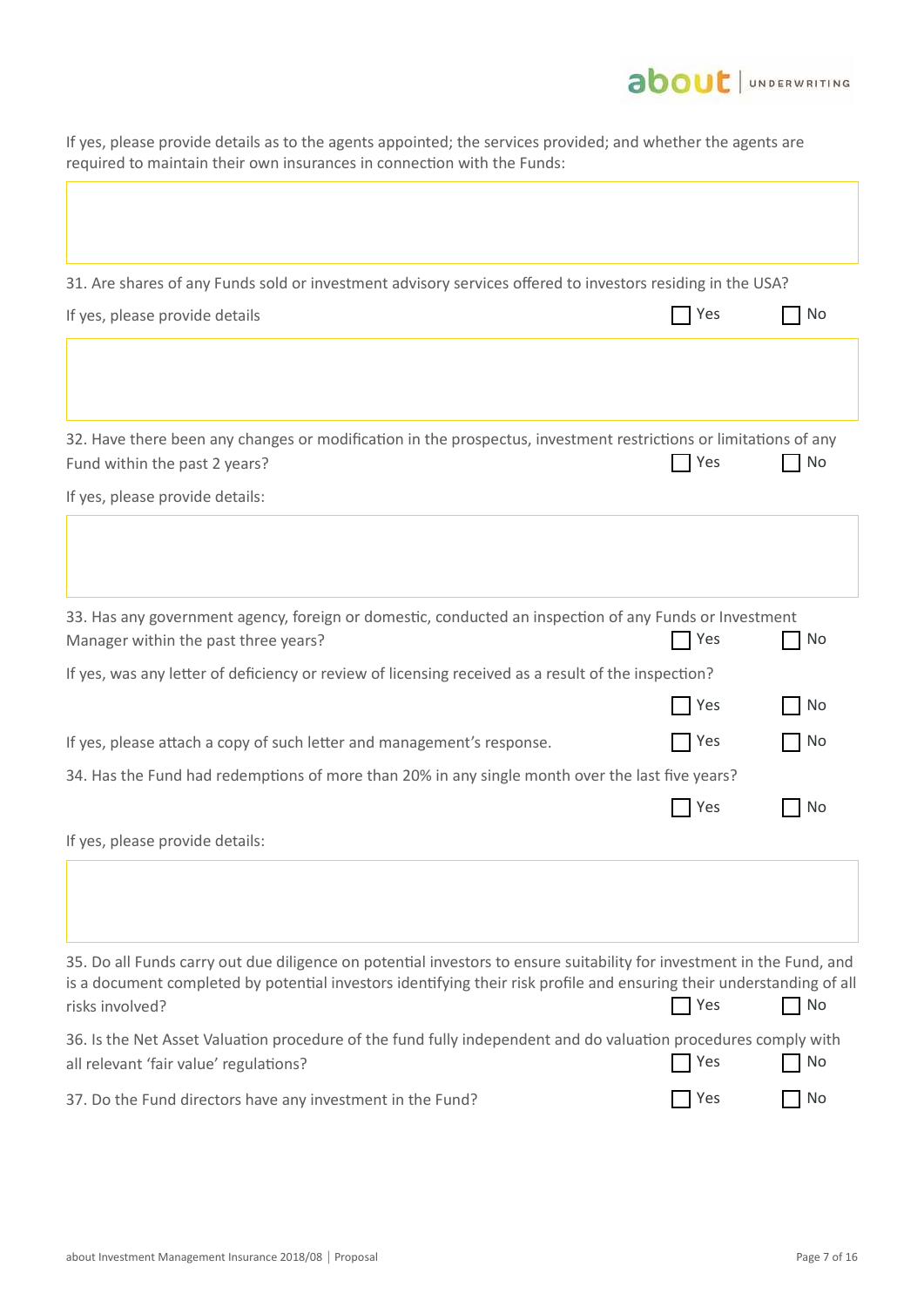

### **Outside Directorships**

| Is cover required for any Outside Directorships currently or previously held in any Outside Organisation with the |                 |           |
|-------------------------------------------------------------------------------------------------------------------|-----------------|-----------|
| knowledge and consent or at the request of the Investment Manager/Funds?                                          | <b>Paragona</b> | $\Box$ No |

[Outside Directorship means any position currently held by an Insured in any company or organisation, which is not a subsidiary of the Company and which is held at the request of the Investment Manager.]

If yes, please complete the table at the end of this proposal form.

| <b>Audit</b>                                                                                                                        |                                                                                       |     |           |
|-------------------------------------------------------------------------------------------------------------------------------------|---------------------------------------------------------------------------------------|-----|-----------|
| <b>Internal Audit</b>                                                                                                               |                                                                                       |     |           |
| provided by an external auditor?                                                                                                    | 38. Is there an Internal Audit Department that is separate from the auditing services | Yes | No        |
| If yes:                                                                                                                             |                                                                                       |     |           |
| a) How often are full internal audits conducted?                                                                                    |                                                                                       |     |           |
| b) Have they been trained to fulfil this function?                                                                                  |                                                                                       | Yes | No.       |
| c) Are the personnel responsible for auditing free of all other operational<br>responsibilities and forbidden to originate entries? |                                                                                       | Yes | No        |
| d) Does the Internal Audit Department conduct a periodic surprise audit of<br>internal control systems at all location              |                                                                                       | Yes | No        |
| e) Is the Internal Audit Department independent of any other function?                                                              |                                                                                       | Yes | <b>No</b> |
| f) Does the Internal Auditor report directly to the Audit Committee of the<br>Board of Directors?                                   |                                                                                       | Yes | <b>No</b> |
| 39. Do you have procedures in place to monitor the implementation of<br>recommendations made by the Internal Audit Department?      |                                                                                       | Yes | No        |
| If no, please explain:                                                                                                              |                                                                                       |     |           |
|                                                                                                                                     |                                                                                       |     |           |

### **External Audit**

Ï

40. State the name of the external auditors who fully audit your accounts:

| 41. How often are full external audits conducted?                                      |            |      |
|----------------------------------------------------------------------------------------|------------|------|
| 42. Does the audit include all offices and branches, including Data Processing office? | <b>Nes</b> | l No |
| If no, what form does the audit take?                                                  |            |      |
|                                                                                        |            |      |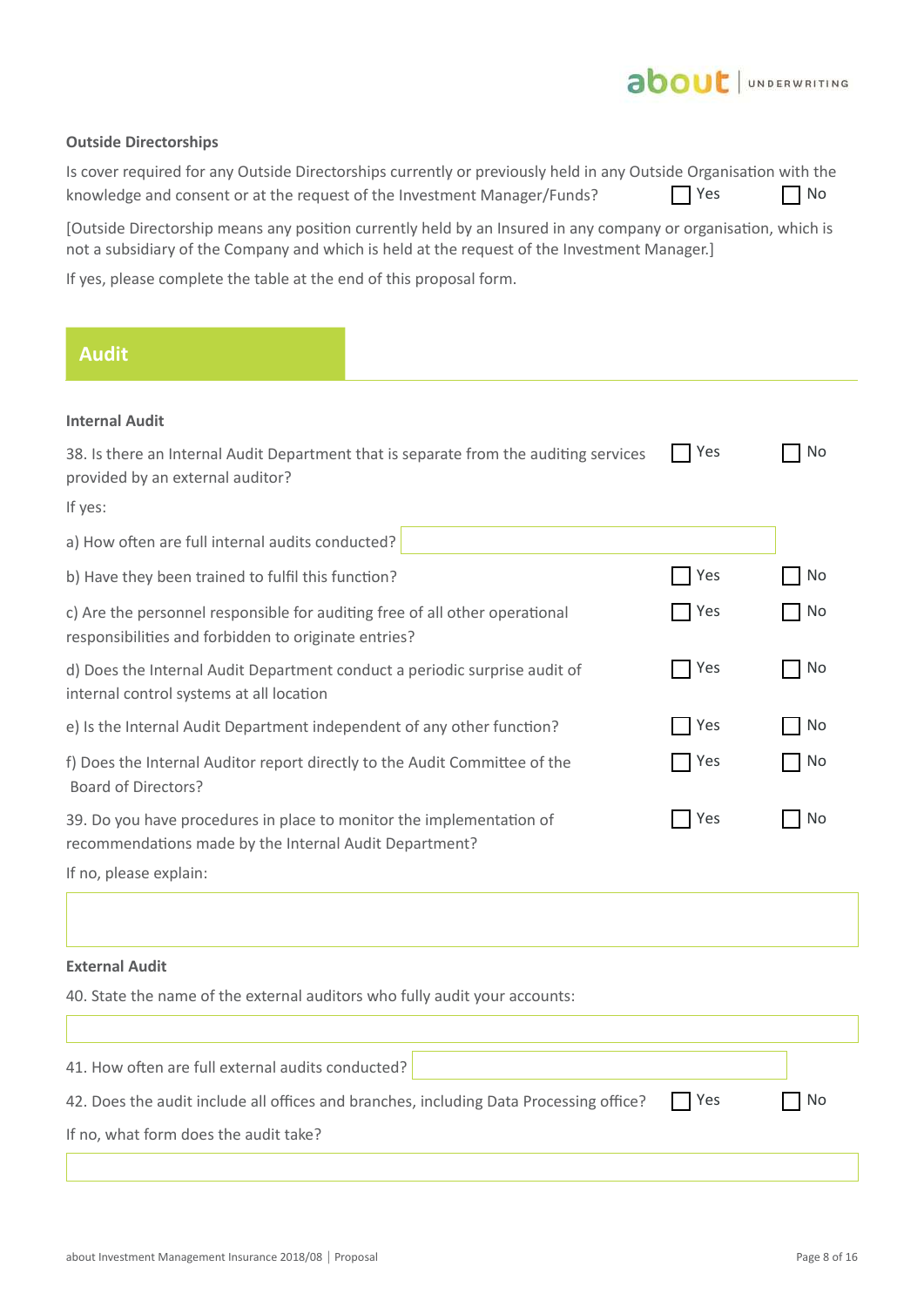# about | UNDERWRITING

| 43. Does the external auditor:                                                         |            |                   |
|----------------------------------------------------------------------------------------|------------|-------------------|
| a) regularly review the system of internal control and furnish written reports?        | Yes        | $\blacksquare$ No |
| b) report directly to the Audit Committee of the Board of Directors?                   | Yes        | $\blacksquare$ No |
| 44. Has the firm rendered an unqualified opinion for each of the last five years?      | $\Box$ Yes | $\bigcap$ No      |
| 45. Has there been any change in the firm used by the Proposer in the last five years? | I l Yes    | $\blacksquare$ No |
| If yes, please explain:                                                                |            |                   |
|                                                                                        |            |                   |

46. Have all recommendations been complied with as a result of the most recent audit? PYes If no, have you adopted alternative arrangements to the satisfaction of your auditor? 47. Have you initiated and/or completed a SAS70 or AAF01/06 audit? If completed, please attach a copy of the report to this application. If the SAS70 or AAF01/06 was initiated but not completed, please why:  $\Box$  No  $\Box$  Yes  $\Box$  No No Res No

| 48. Are you a signatory to the Hedge Fund Standards Board? | $\Box$ Yes | No T |
|------------------------------------------------------------|------------|------|
| If no, please explain:                                     |            |      |
|                                                            |            |      |
|                                                            |            |      |

## **Legal Counsel**

a) State the names of external legal counsel routinely utilised:

b) What is external legal counsel used for?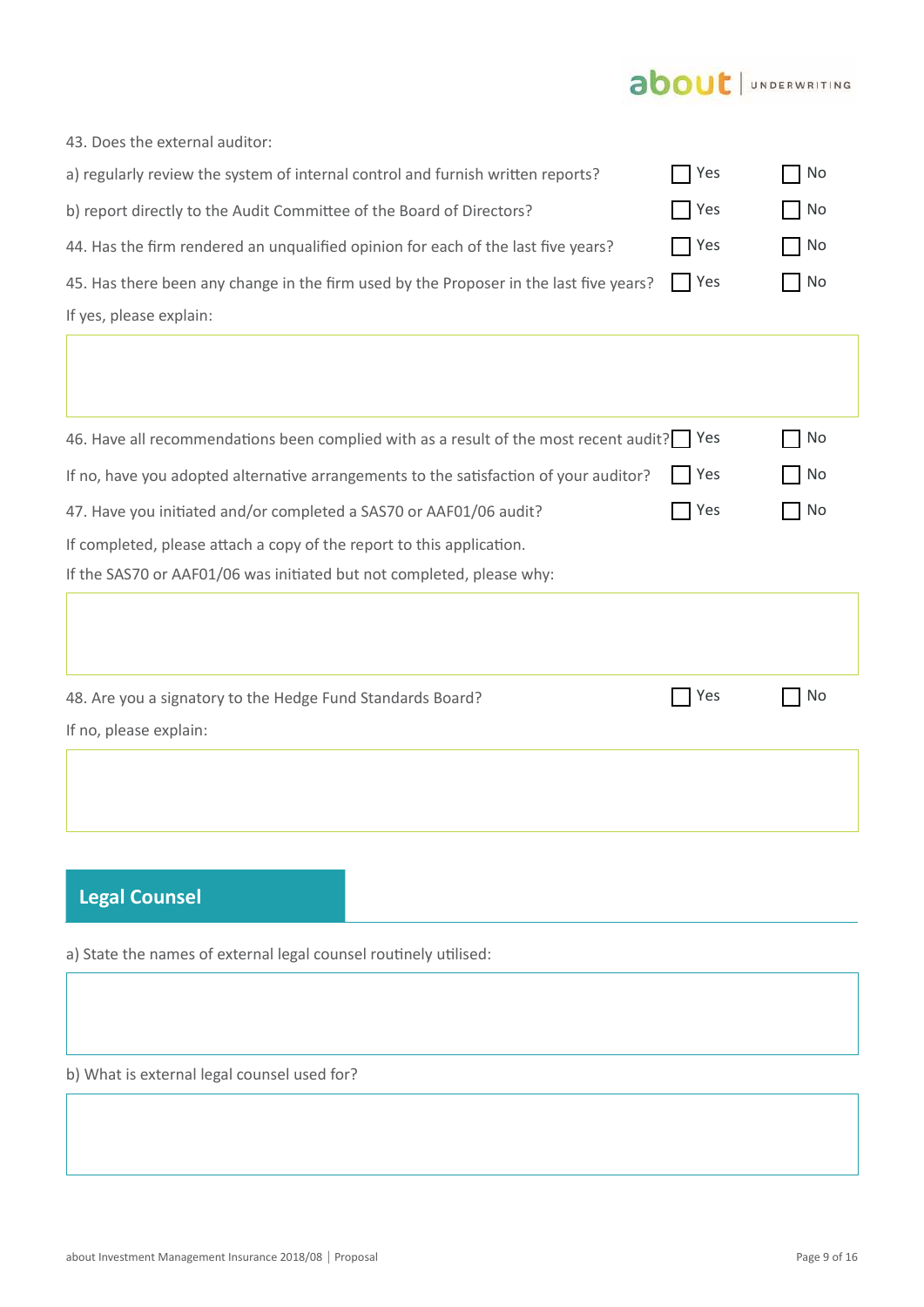# about | UNDERWRITING

|                                                                                                                                                                           | c) Is there an in-house Legal Department?                                                                                              | Yes | No  |  |  |
|---------------------------------------------------------------------------------------------------------------------------------------------------------------------------|----------------------------------------------------------------------------------------------------------------------------------------|-----|-----|--|--|
|                                                                                                                                                                           | If yes, what are the department's responsibilities?                                                                                    |     |     |  |  |
|                                                                                                                                                                           |                                                                                                                                        |     |     |  |  |
|                                                                                                                                                                           |                                                                                                                                        |     |     |  |  |
|                                                                                                                                                                           | 49. Is there a standard written agreements/contracts/letter of offer setting out the terms and conditions of the<br>services provided? | Yes | No  |  |  |
|                                                                                                                                                                           | If yes, (i) are all contracts approved by legal counsel?                                                                               | Yes | No. |  |  |
|                                                                                                                                                                           | (ii) do all contracts provide indemnity and/or limitations to the Proposer's<br>liability?                                             | Yes | No. |  |  |
| 50. Are all publications, marketing material, or other product services communications reviewed by legal counsel<br>Yes<br>No<br>prior to their release to third parties? |                                                                                                                                        |     |     |  |  |
|                                                                                                                                                                           | If not, please provide details:                                                                                                        |     |     |  |  |
|                                                                                                                                                                           |                                                                                                                                        |     |     |  |  |
|                                                                                                                                                                           |                                                                                                                                        |     |     |  |  |
|                                                                                                                                                                           |                                                                                                                                        |     |     |  |  |

## **Agents**

| 51. Are all agents/service providers:                                            |            |           |
|----------------------------------------------------------------------------------|------------|-----------|
| a) appointed under a written contract?                                           | Yes        | l No      |
| b) vetted for financial stability, competency and honesty before being approved? | $\Box$ Yes | $\Box$ No |
| c) required to hold and maintain their own Professional Indemnity Insurance?     | l Yes      | No        |

## **About your Claims**

**NB. The following claims questions relate to all matters of all policy sections, ie: Professional Indemnity, General and Products Liability, Management Liability, Cyber Liability and Statutory Liability:**

| 52. After full enquiry of all your employees, has any insurance claim been made against you or your business or |            |           |
|-----------------------------------------------------------------------------------------------------------------|------------|-----------|
| that of any principal, partner, director or employee in this or any other business?                             | <b>Nes</b> | $\Box$ No |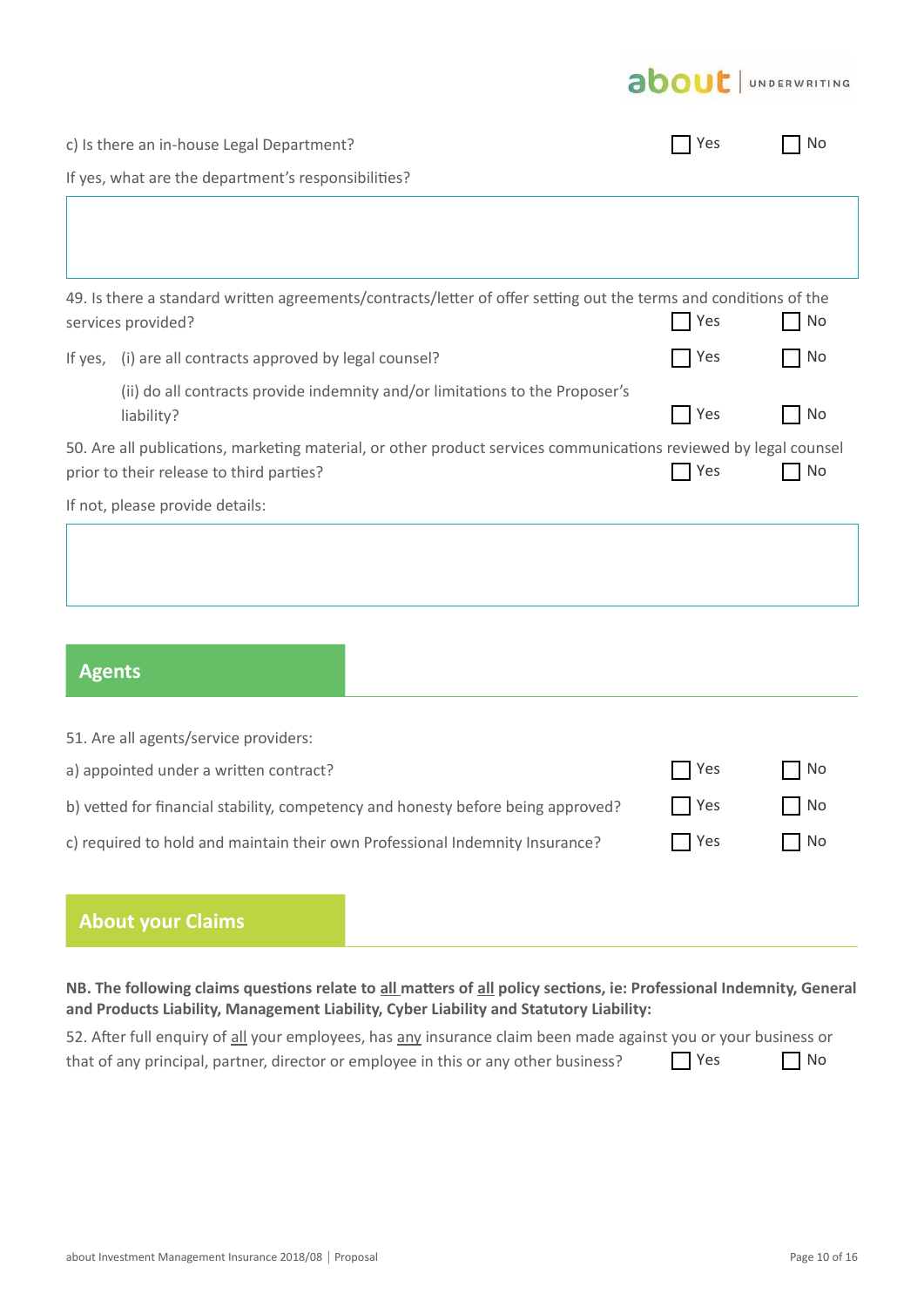

If Yes, please provide details:

| <b>Date Notified</b><br>(DD/MM/YYYY) | <b>Insurer</b> | <b>Description</b> | <b>Amount Paid</b> | <b>Maximum</b><br><b>Potential Loss</b> | Open | <b>Finalised or Claimant Name</b> |
|--------------------------------------|----------------|--------------------|--------------------|-----------------------------------------|------|-----------------------------------|
|                                      |                |                    |                    |                                         |      |                                   |
|                                      |                |                    |                    |                                         |      |                                   |
|                                      |                |                    |                    |                                         |      |                                   |
|                                      |                |                    |                    |                                         |      |                                   |
|                                      |                |                    |                    |                                         |      |                                   |

| 53. Are you aware of any circumstances or incidents which may result in a claim being made against you or your |     |      |  |  |  |  |  |  |  |
|----------------------------------------------------------------------------------------------------------------|-----|------|--|--|--|--|--|--|--|
| business or the business of any principal, partner, director or employee?                                      | Yes | No   |  |  |  |  |  |  |  |
| If Yes, please provide details of circumstances or incidents:                                                  |     |      |  |  |  |  |  |  |  |
|                                                                                                                |     |      |  |  |  |  |  |  |  |
|                                                                                                                |     |      |  |  |  |  |  |  |  |
|                                                                                                                |     |      |  |  |  |  |  |  |  |
| 54. Have you or any of your employees ever been the subject of any disciplinary proceedings or actions for     |     |      |  |  |  |  |  |  |  |
| misconduct in a professional respect whilst in this or any other business?                                     | Yes | l No |  |  |  |  |  |  |  |

If Yes, please provide details of proceedings or actions:

55. Have you, your principals, partners, directors or predecessors in business had insurance declined, cancelled, refused or had any special terms imposed?  $\bigcap$  Yes  $\bigcap$  No

If Yes, please provide details: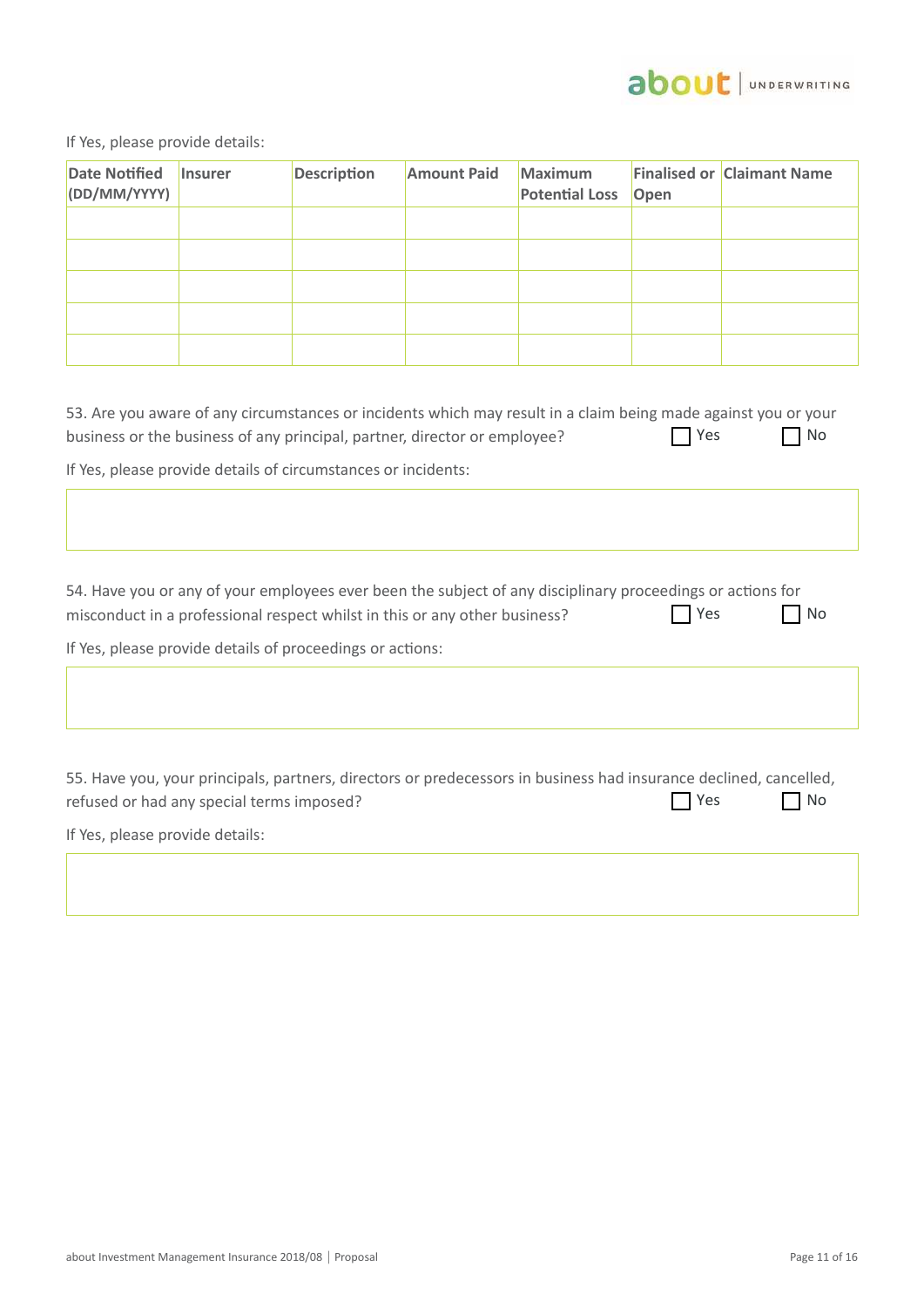

| <b>About your cover</b>                 |                                                                                                         |                                     |                           |                                                                                                                                         |                                      |
|-----------------------------------------|---------------------------------------------------------------------------------------------------------|-------------------------------------|---------------------------|-----------------------------------------------------------------------------------------------------------------------------------------|--------------------------------------|
|                                         |                                                                                                         |                                     |                           | 56. Do you currently have Insurance in force for the activities for which cover is being proposed?                                      | <b>No</b><br>Yes                     |
|                                         | If yes, please provide the following details:                                                           |                                     |                           |                                                                                                                                         |                                      |
| <b>Insurer</b>                          | <b>Renewal Date</b>                                                                                     |                                     | <b>Limit of Indemnity</b> | <b>Deductible</b>                                                                                                                       | Premium                              |
|                                         |                                                                                                         | \$                                  |                           | \$                                                                                                                                      | \$                                   |
| $\bigcap$ \$1,000,000<br>$\Box$ \$1,000 | $\Box$ \$2,000,000<br>58. Please select your preferred Deductible for Professional Indemnity:<br>32,500 | 55,000,000<br>$\frac{1}{2}$ \$5,000 | $\frac{1}{2}$ \$10,000    | $\frac{1}{2}$ \$10,000,000 $\frac{1}{2}$ \$20,000,000<br>$\frac{1}{2}$ \$25,000                                                         | Other $\sqrt{s}$<br>Other $\sqrt{s}$ |
| $\Box$ \$1,000,000                      | 52,000,000                                                                                              | 55,000,000                          |                           | 59. Please select which Limit of Indemnity is required for Directors' and Officer's Liability Insurance:<br>$$10,000,000$ $$20,000,000$ | Other $\sqrt{s}$                     |
|                                         | 60. Please select your preferred Deductible for Directors' and Officer:                                 |                                     |                           |                                                                                                                                         |                                      |
| \$1,000                                 | \$2,500                                                                                                 | \$5,000                             | \$10,000                  | \$25,000                                                                                                                                | Other $\sqrt{s}$                     |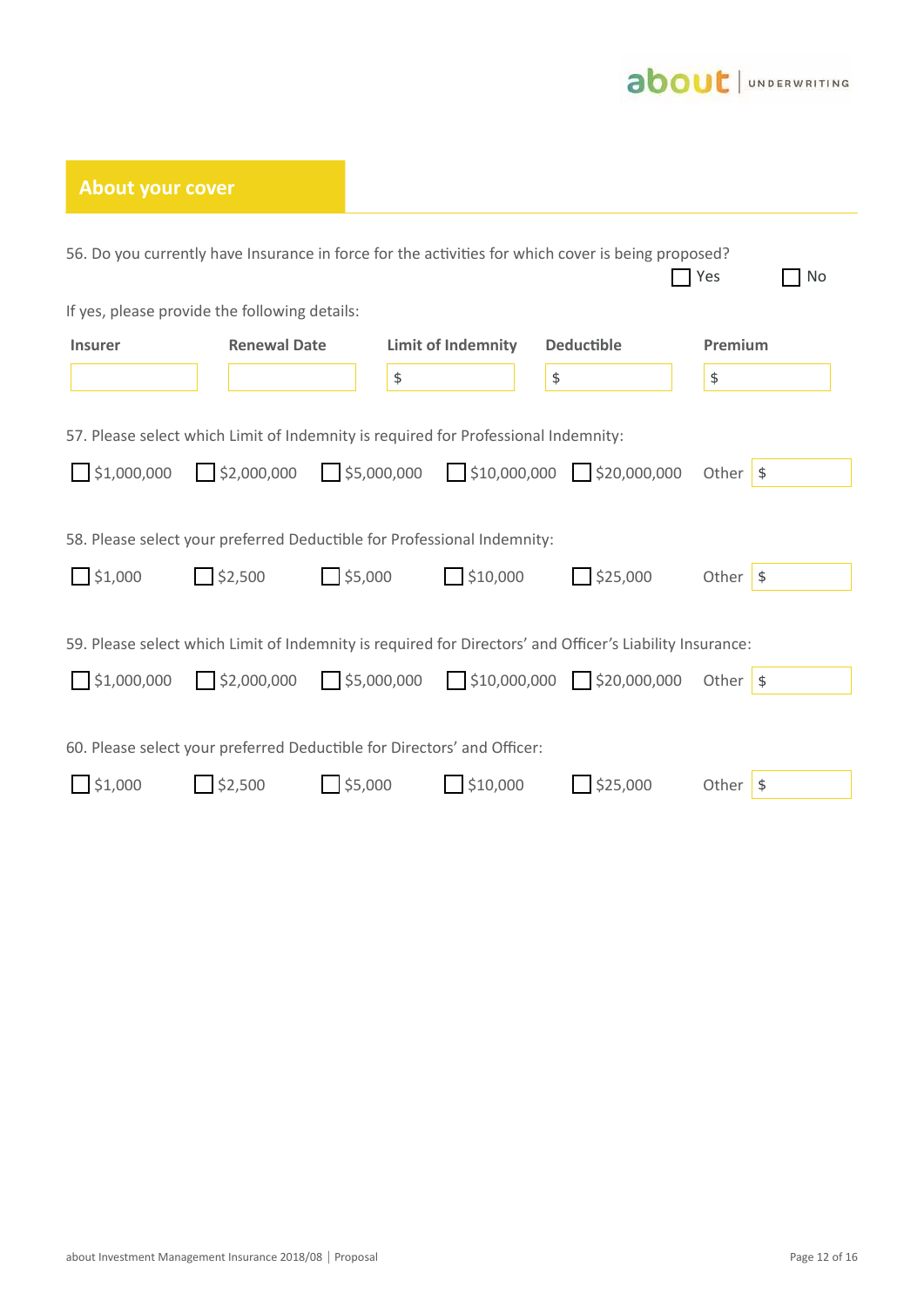

# **Schedule of Funds**

|                                                                       | <b>Current Year</b> | <b>Previous Year</b> |
|-----------------------------------------------------------------------|---------------------|----------------------|
| Number of Investors                                                   |                     |                      |
| Split of Investors by domicile                                        |                     |                      |
| % UK                                                                  |                     |                      |
| % USA                                                                 |                     |                      |
| % Europe                                                              |                     |                      |
| % Asia Pacific                                                        |                     |                      |
| % Australia/New Zealand                                               |                     |                      |
| % ROW                                                                 |                     |                      |
| Split of Investors - % Institutional or<br>Qualified Buyer / % Retail |                     |                      |
| Total Asset Value of All Managed<br>Accounts                          | \$                  | \$                   |
| Asset Value of Largest Account                                        | \$                  | \$                   |
| Total Number of Accounts Lost in<br>Previous 12 Months                |                     |                      |
| Total Value of Accounts Lost in<br>Previous 12 Months                 | \$                  | \$                   |
| Total Fee Income (split %<br>Management Fee / % Performance<br>Fee)   |                     |                      |
| Any High Water Mark or Hurdle<br>Rate?                                |                     |                      |
| % Discretionary Accounts / % Non-<br><b>Discretionary Accounts</b>    |                     |                      |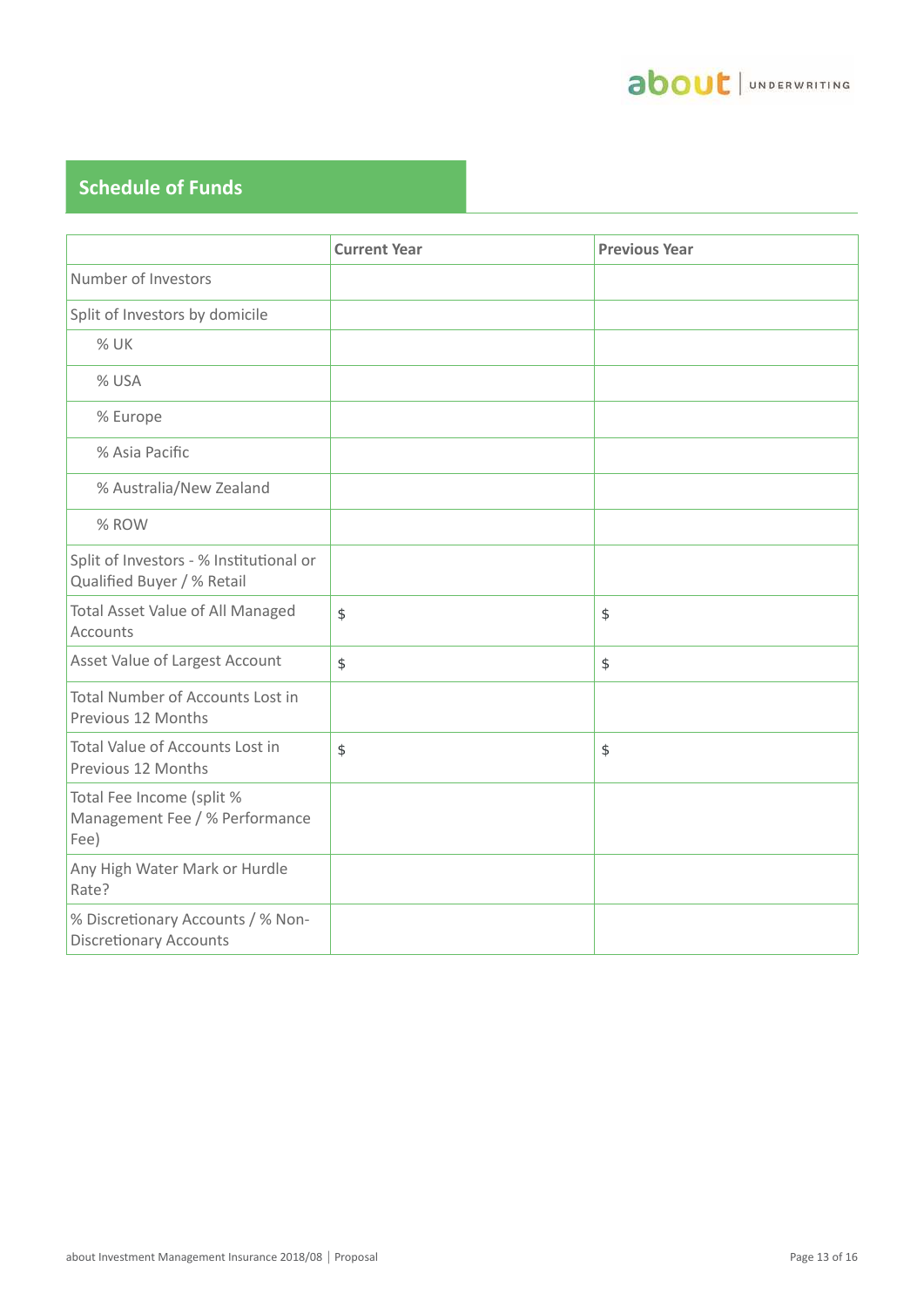# about | UNDERWRITING

| Name | Date<br>Established Unlisted | Listed or | Discretionary<br>or Non-    | Total FUM<br>This Year | <b>Total FUM</b><br>Previous Year of Investors | Total Number Number & % of<br>Investors with | $\%$<br>Institutional/ | % Investors from the<br>following Domiciles: |    |                   |   |
|------|------------------------------|-----------|-----------------------------|------------------------|------------------------------------------------|----------------------------------------------|------------------------|----------------------------------------------|----|-------------------|---|
|      |                              | Fund      | Discretionary<br>Management |                        |                                                | ≥5% Holding.                                 | Qualified<br>Investors | US                                           | UK | Eur- $RO-$<br>ope | W |
|      |                              |           |                             | $\frac{1}{2}$          | $\,$                                           |                                              |                        |                                              |    |                   |   |
|      |                              |           |                             | $\mathsf{\$}$          | $\,$                                           |                                              |                        |                                              |    |                   |   |
|      |                              |           |                             | $$\mathbb{S}$$         | $\,$                                           |                                              |                        |                                              |    |                   |   |
|      |                              |           |                             | $$\mathbb{S}$$         | $\$$                                           |                                              |                        |                                              |    |                   |   |
|      |                              |           |                             | $$\mathbb{S}$$         | $\$$                                           |                                              |                        |                                              |    |                   |   |
|      |                              |           |                             | $$\mathbb{S}$$         | $\$$                                           |                                              |                        |                                              |    |                   |   |
|      |                              |           |                             | $$\mathbb{S}$$         | $\$$                                           |                                              |                        |                                              |    |                   |   |
|      |                              |           |                             | $$\mathbb{S}$$         | $\$$                                           |                                              |                        |                                              |    |                   |   |
|      |                              |           |                             | $$\mathbb{S}$$         | $\$$                                           |                                              |                        |                                              |    |                   |   |
|      |                              |           |                             | $$\mathbb{S}$$         | $\,$                                           |                                              |                        |                                              |    |                   |   |
|      |                              |           |                             | $$\mathbb{S}$$         | $\,$                                           |                                              |                        |                                              |    |                   |   |
|      |                              |           |                             | $$\mathbb{S}$$         | $\,$                                           |                                              |                        |                                              |    |                   |   |
|      |                              |           |                             | $\sqrt[6]{}$           | $\$\,$                                         |                                              |                        |                                              |    |                   |   |
|      |                              |           |                             | $\mathsf{\$}$          | $\$\,$                                         |                                              |                        |                                              |    |                   |   |
|      |                              |           |                             | $\sqrt[6]{}$           | $\,$                                           |                                              |                        |                                              |    |                   |   |
|      |                              |           |                             | $\,$                   | $\$$                                           |                                              |                        |                                              |    |                   |   |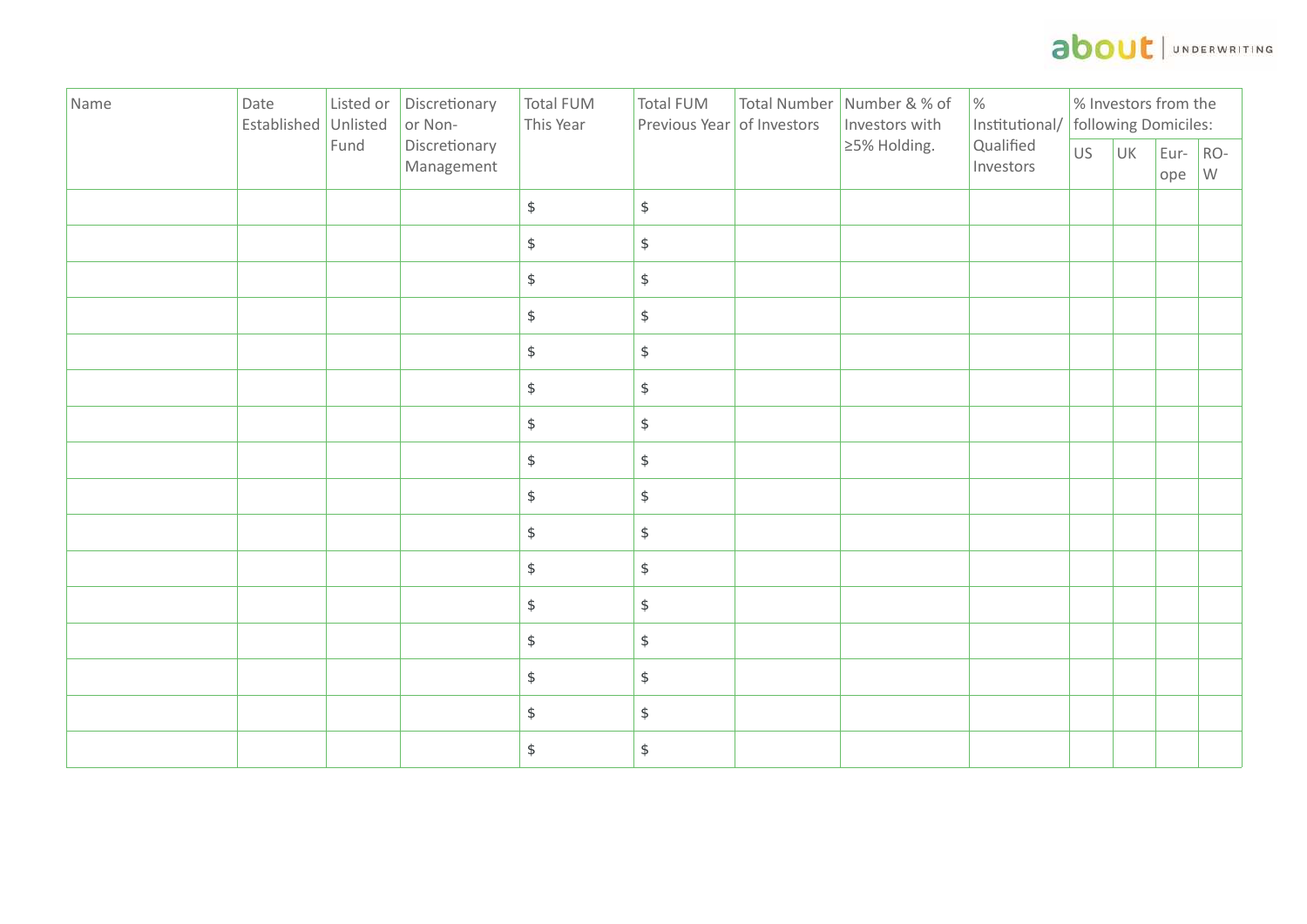

| Name of Portfolio<br>Proposer | Date<br>Established | Domicile | Ownership<br>(Listed/Unlis Revenue<br>ted) | Total<br>This Year | Profit/<br>$(\text{Loss})$<br>This Year | Proposer Activity | $\%$<br>Owned<br>by Fund | No. of<br>on<br>Board/M<br>ajority | <b>D&amp;O</b><br>Directors   Insurance | D&O Limit &<br>Insurer |
|-------------------------------|---------------------|----------|--------------------------------------------|--------------------|-----------------------------------------|-------------------|--------------------------|------------------------------------|-----------------------------------------|------------------------|
|                               |                     |          |                                            |                    |                                         |                   |                          |                                    |                                         |                        |
|                               |                     |          |                                            |                    |                                         |                   |                          |                                    |                                         |                        |
|                               |                     |          |                                            |                    |                                         |                   |                          |                                    |                                         |                        |
|                               |                     |          |                                            |                    |                                         |                   |                          |                                    |                                         |                        |
|                               |                     |          |                                            |                    |                                         |                   |                          |                                    |                                         |                        |
|                               |                     |          |                                            |                    |                                         |                   |                          |                                    |                                         |                        |
|                               |                     |          |                                            |                    |                                         |                   |                          |                                    |                                         |                        |
|                               |                     |          |                                            |                    |                                         |                   |                          |                                    |                                         |                        |
|                               |                     |          |                                            |                    |                                         |                   |                          |                                    |                                         |                        |
|                               |                     |          |                                            |                    |                                         |                   |                          |                                    |                                         |                        |
|                               |                     |          |                                            |                    |                                         |                   |                          |                                    |                                         |                        |
|                               |                     |          |                                            |                    |                                         |                   |                          |                                    |                                         |                        |
|                               |                     |          |                                            |                    |                                         |                   |                          |                                    |                                         |                        |
|                               |                     |          |                                            |                    |                                         |                   |                          |                                    |                                         |                        |
|                               |                     |          |                                            |                    |                                         |                   |                          |                                    |                                         |                        |
|                               |                     |          |                                            |                    |                                         |                   |                          |                                    |                                         |                        |